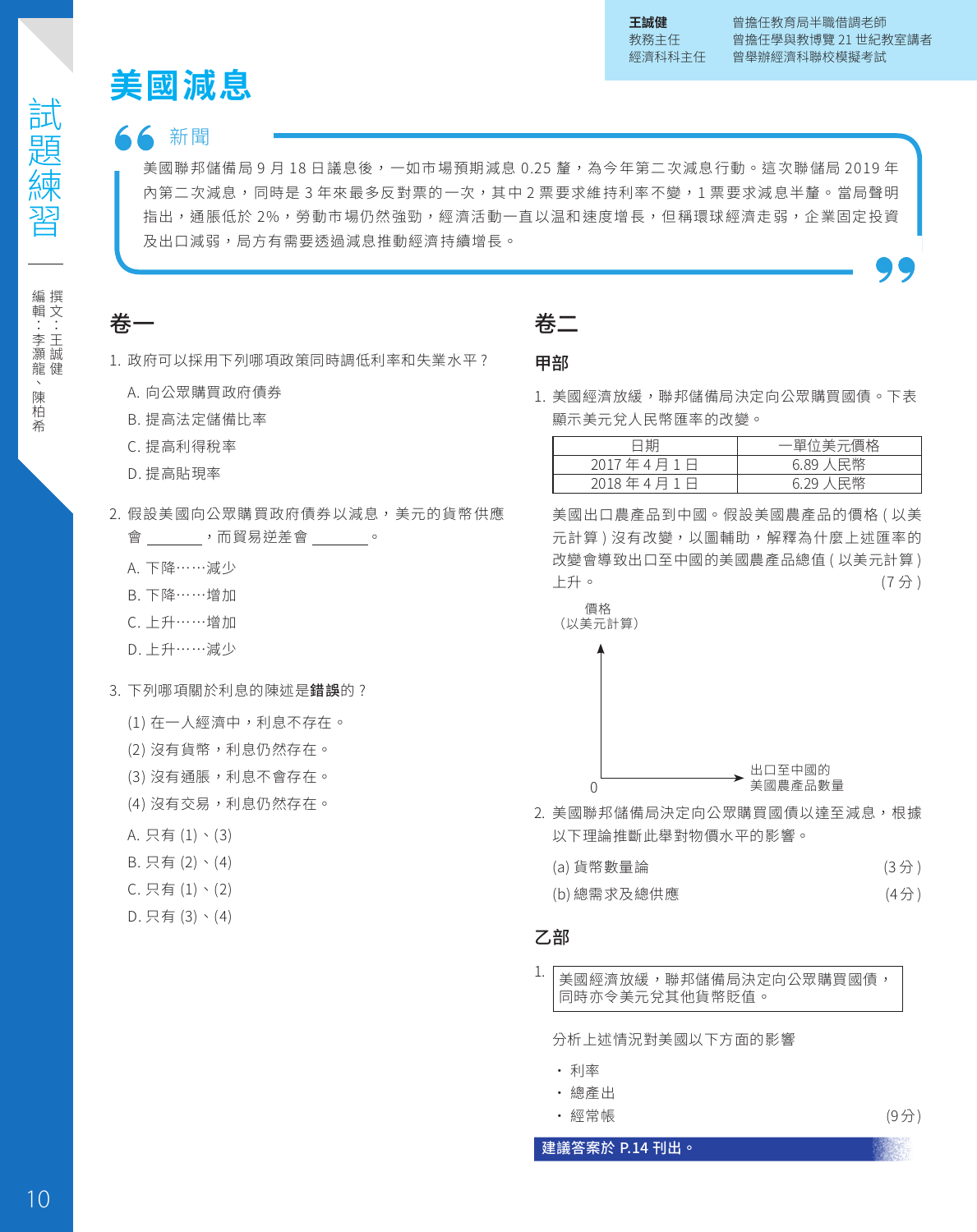宏觀經濟問題和政策 Macroeconomic Problems and Policies

> 貨幣與銀行 Money and Banking

國民收入決定及價格水平 National Income Determination and Price Level

基本經濟概念 Basic Economic Concepts

# **US Rate Cut**

# Paper<sub>1</sub>

- 1. Which of the following policies can the government introduce to reduce the interest rate and unemployment levels at the same time?
	- A. to buy government bonds from the public.
	- B. to raise the required reserve ratio.
	- C. to raise the profit tax rate.
	- D. to raise the discount rate.
- 2. Suppose the United States buys government bonds from the public to reduce interest rate, money supply of US dollar will and trade deficit will .
	- A. decrease……smaller
	- B. decrease……larger
	- C. increase……larger
	- D. increase……smaller
- 3. Which of the following statements about interest is/are incorrect?

(1) Interest does not exist in one-man economy.

- (2) Interest still exists without money.
- (3) Interest does not exist without inflation.
- (4) Interest still exists without trade.
- A. (1) and (3) only
- B. (2) and (4) only
- C. (1) and (2) only
- D. (3) and (4) only

## Paper<sub>2</sub>

#### SectionA

1. The US economy slowed down, and the Federal Reserve decided to buy government bonds from the public. The following table shows the change in the exchange rate of the US dollar against the Renminbi.

| Date             | Price of 1 unit of US dollar |
|------------------|------------------------------|
| 1st April 2017   | 6.89CNY                      |
| $1st$ April 2018 | 6.29CNY                      |

US export agricultural products to China. Suppose the price of US agricultural products (in terms of US dollar) does not change. With the aid of diagram, explain why the above change in exchange rate would lead to an increase in the total export value (in terms of US dollar) of US agricultural products to China.

(7marks)





2. Base on the following theories, predict the effect on the price level of an open market purchase of government bonds by the US Federal Reserve to achieve interest rate cuts.

| (a) Quantity theory of money | (3marks) |
|------------------------------|----------|
|------------------------------|----------|

| (b) Aggregate demand and aggregate supply | (4marks) |
|-------------------------------------------|----------|
|-------------------------------------------|----------|

### **Section B**

1.

The US economy slowed down, and the Federal Reserve decided to buy government bonds from the public. It also caused the US dollar to depreciate against other currencies.

Analyze the effects of the above situation on USA's:

- Interest rate
- Aggregate output
- Balance of payments (9marks)

Suggested Answer is on P.14